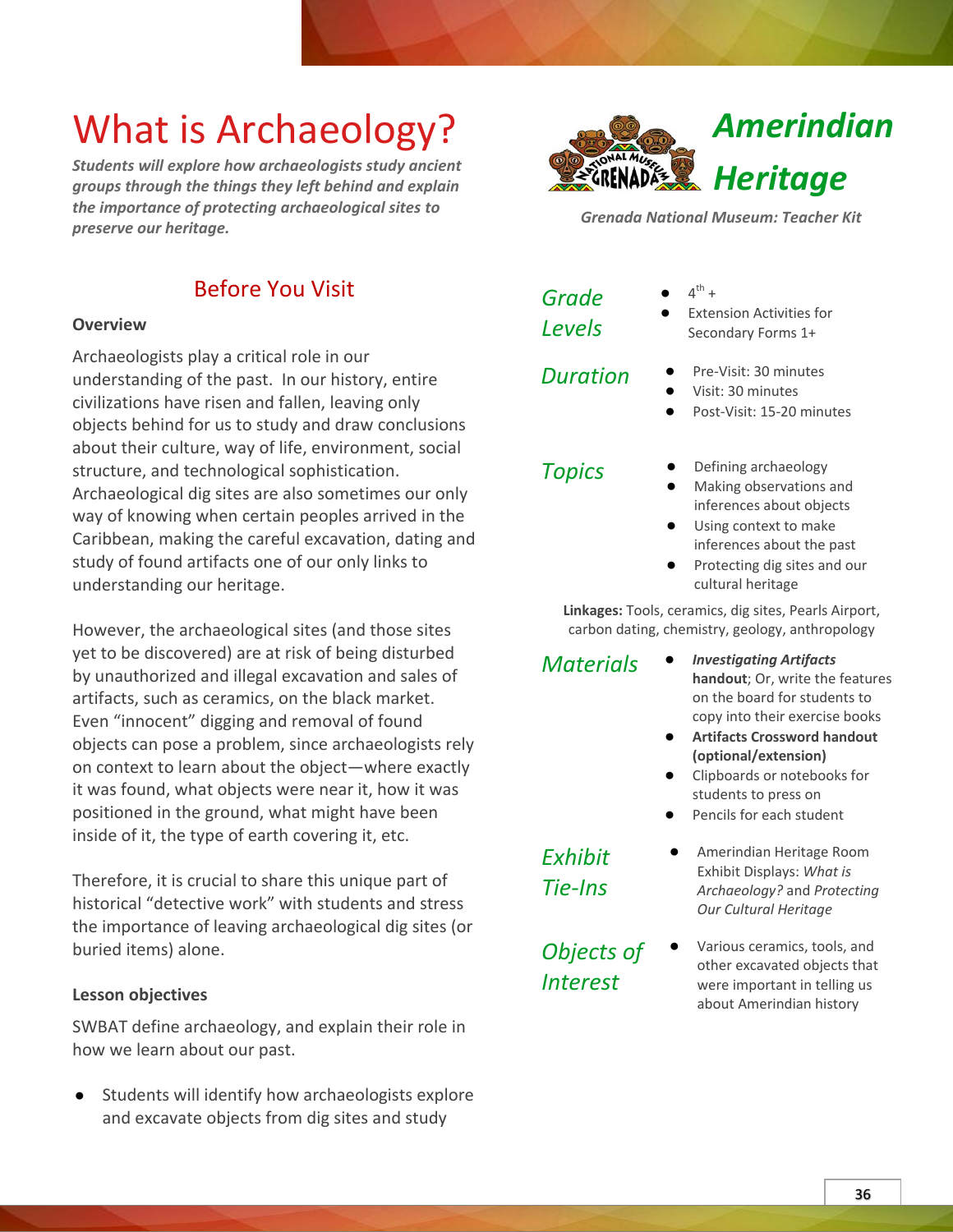these objects and their context to retell a story about the group/culture being studied.

● Students will understand the negative impact of looting and illegal selling of artifacts from dig sites around Grenada and see the importance of protecting them to help preserve our heritage.

### **Procedure**

1. A few days before this lesson, ask students to bring to class 3 small objects of personal importance. The personal objects might include a toy, an item they use to get ready in the morning, a craft or drawing they made, a piece of jewelry or article of clothing, a tool or household utensil, or anything that might describe them or their way of life. Students should bring their objects with them in a brown paper bag so that other students cannot see what the objects are. Make sure to tell students to keep their objects secret! They should not tell any of their classmates what they have chosen to bring.

2. On the day of the lesson, have your class-list handy, with a number next to each student's name. Collect the paper bags and number them accordingly as you go. Remember: students should not share which bags or items are theirs. In succession, invite a student to the front of the room, give them a bag that isn't their number, and have them draw just **one object** from it, revealing the object to the class.

3. Ask this student to describe the object using only **facts** from observation alone:

 *What size is it? Shape? Weight (heavy or light)? Color? What is it made of? What is it called?* 

4. Next, introduce the concept of **inferences**, or things we might conclude or **guess** about the object based on the information we know from our observations.

For example, if Object 1 is a hair brush, we might infer that whoever brought it could have longer hair, and may be female. Do we *absolutely know* the owner of the brush is female? No. This is an **inference**, and inferences can be incorrect without enough facts to support them.

However, the more facts we can draw, the more our inferences might be correct. For example, if long strands of hair were found in the brush, we might feel more confident that its owner is female. If the object is found in a bag which **also** contains lipstick, we can be more confident in our inference (but still not certain).

5. Ask students to start making observations about the first object, including who might be the possible owner. What facts and inferences can they make based on their observations? Help students categorize each statement as "fact" or "inference" (or "guess" for younger students) so they can see the difference.

6. Next, reveal all of the remaining objects in the bag at once. With this added information, what new facts and inferences can be made? Are students closer to discovering who owns the items? Explore a bag together as a group if students need more practice identifying facts from inferences.

7. Now, ask pairs of students to come up and take one bag back with them to their desks. Student pairs should explore 1 object from the bag first, without looking at the remaining contents of the bag. Ask students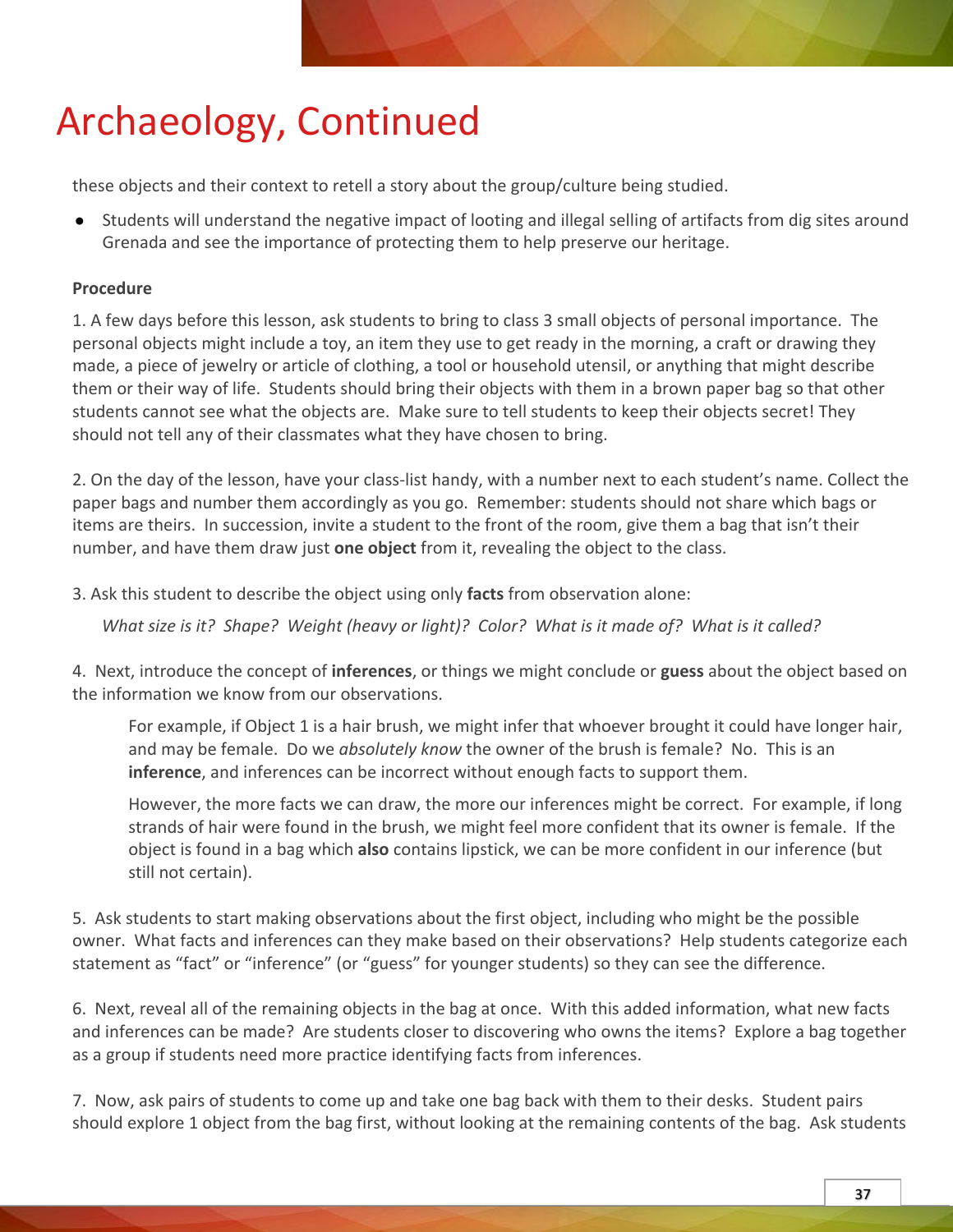to identify facts and inferences using the **Investigating Artifacts** handout. Students can also draw a dividing line on blank paper and label one column "Facts" and one column "Inferences" ("Guesses") for this activity. After making some observations about the first **object**, including who might own it, student pairs should explore the remaining contents of the bag to see if their assessment changes.

8. Visit the pairs to examine the objects in their bags and the recorded facts and inferences made about them, providing corrective feedback if needed. Use this opportunity to pre-select 1 or 2 groups with good examples for the debriefing.

#### **Debriefing**

Use the following questions to help students understand how their examination of facts and inferences can be used to learn about a person, group, society, or culture.

1. Review student guesses of who owns the bags. For any that are correct, ask the students what facts and inferences they made to make this "discovery." Ask a few incorrect groups what inferences they made that led them to this decision.

2. Ask any of the groups if their guesses and inferences changed as they revealed the other items in the bag. How did the presence of these items change their conclusions? Explain that this is the power of context when studying objects—*the presence of information around the object is sometimes just as important (or more important) as the object itself.*

3. What can our observations tell us about people, groups, or cultures? How hard was this activity? If these objects were found in a person's room next to many more objects, would that have made the job of guessing its owner easier or harder? Why?

4. Archaeologists take great care to ensure artifacts do not get damaged during excavation. What if the objects are disturbed, damaged, or missing pieces? How might that make the job of archaeologists harder?

Explain that archaeologists rely on the location and proximity of objects to others (*context*) in order to draw better inferences and conclusions about the items they find. If an object is looted or removed from an excavation site, this valuable information becomes lost forever!

#### **Extension**

- 1. Students should explore the web for informative articles explaining how **radiocarbon dating** techniques help establish the age of objects. Ask students to explore websites to find out other techniques for analyzing artifacts. How does knowing the age of an object help historians? Search for "Measuring age on Earth" on www.khanacademy.org for great videos explaining the concept (Tie-ins: chemistry, atoms). Students could also explore the interactive "Radioactive Dating Game" from the University of Colorado, Boulder (http://phet.colorado.edu/en/simulation/radioactive-dating-game).
- 2. What can the Government of Grenada and other neighboring Caribbean islands do to counteract illegal excavation and looting of ancient artifacts? What policies are in place to protect these sites? What can citizens do if they see a potential site being disturbed?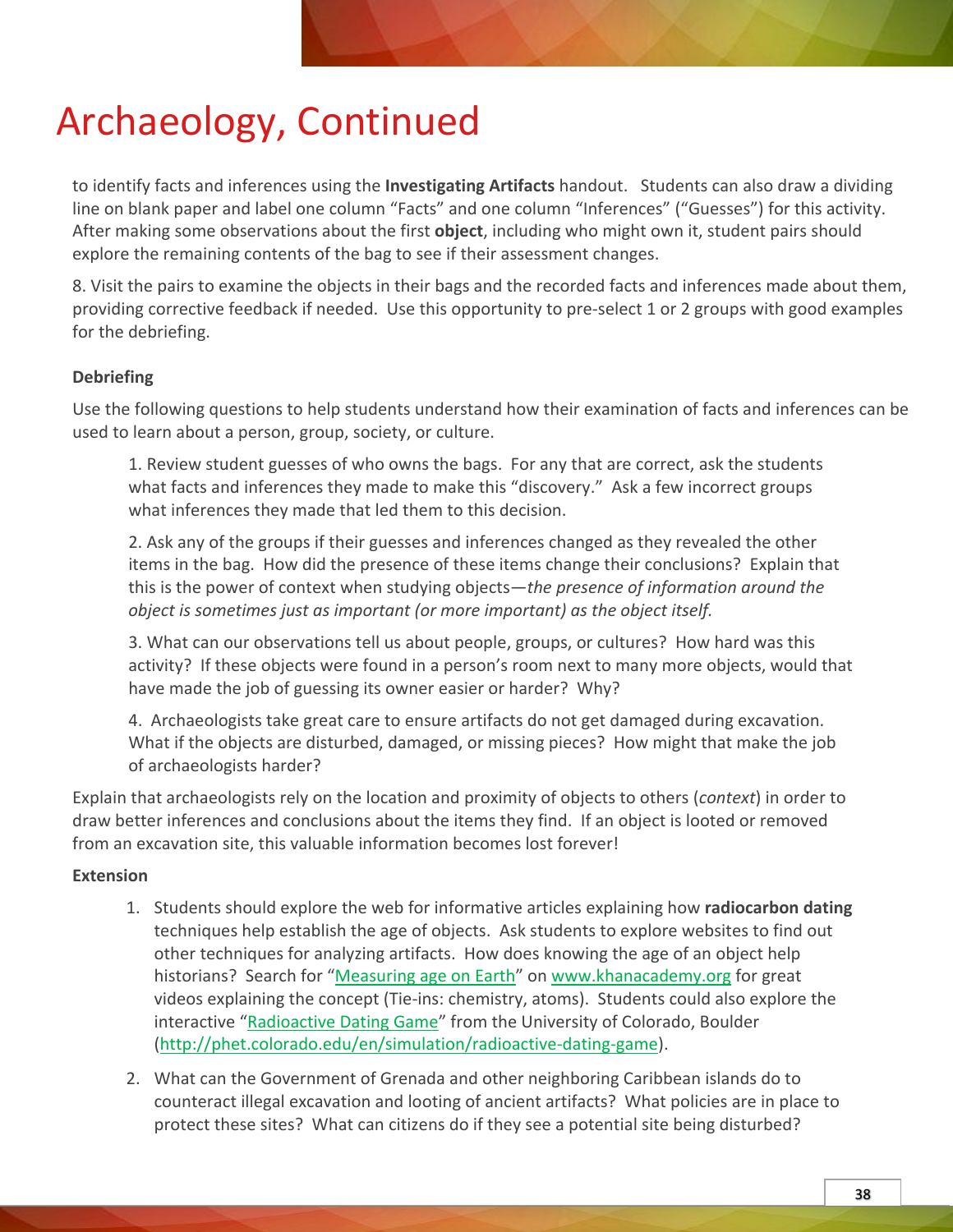### At the Museum

*Investigating Artifacts*

#### **Overview**

Students will explore the *Amerindian Heritage Room* and select an artifact for observational inquiry.

#### **Background Information**

Archaeologists have a tough job. They must do a lot of hard work digging and sorting the objects they find at an excavation site, while being very careful not to break or disturb any of the objects they are looking for in the process. The goal is to preserve these objects as best as they can while they are being excavated, cleaned, studied, and occasionally shown at museums. Furthermore, **illegal looting** of items has made their job even harder, since once an object is removed from its context, it becomes much harder to reveal anything about the people or groups who may have lived here! This creates a permanent loss of the rich history and cultural knowledge of our story of Grenada and the cultural heritage of its citizens.

The artifacts on display at the GNM are all real items recovered from the earth, unless otherwise mentioned on the object label. Some objects may be replicas, which are safer to display than the real item, especially if the item is fragile and could break or degrade due to the elements. Two posters, *What is Archaeology?* and *Preserving Our Cultural Heritage* should accompany this lesson/visit.

### **Lesson objectives**

SWBAT use inquiry-based observation to examine an artifact and identify facts and inferences about it.

### **Procedure**

1. Using the questions from the *Investigating Artifacts* handout, invite students to quietly explore the museum and select an object to observe and explore\*. They will carry out their investigation by viewing the object from different angles, observing its properties, measuring (estimating) the object's size and other physical characteristics, and recording observations. They can also read the object's label for additional clues and information. Once their observations and recording of facts are complete, they can make inferences about what the object was used for, who might have used it, where it might have been used, how it might have been made, and why it was useful to the people who owned it. Allow approx. 15 minutes to explore.

\* If you have not completed the pre-visit lesson, briefly introduce students to the idea of "facts" vs. "inferences" using a simple hair brush or household item as an example. Even a refuse bin/trash can tell us a lot about a person's way of life. For example, the type of snacks they eat, the papers and past correspondence or homework they discard, etc., can all provide an observer with a set of facts and assumptions (inferences) about the person living there. (Additionally, the order of the trash deposit gives a chronological sequence, something archaeologists call "stratigraphy.")

2. Walk around and examine student observations and inferences, providing feedback and clues if needed.